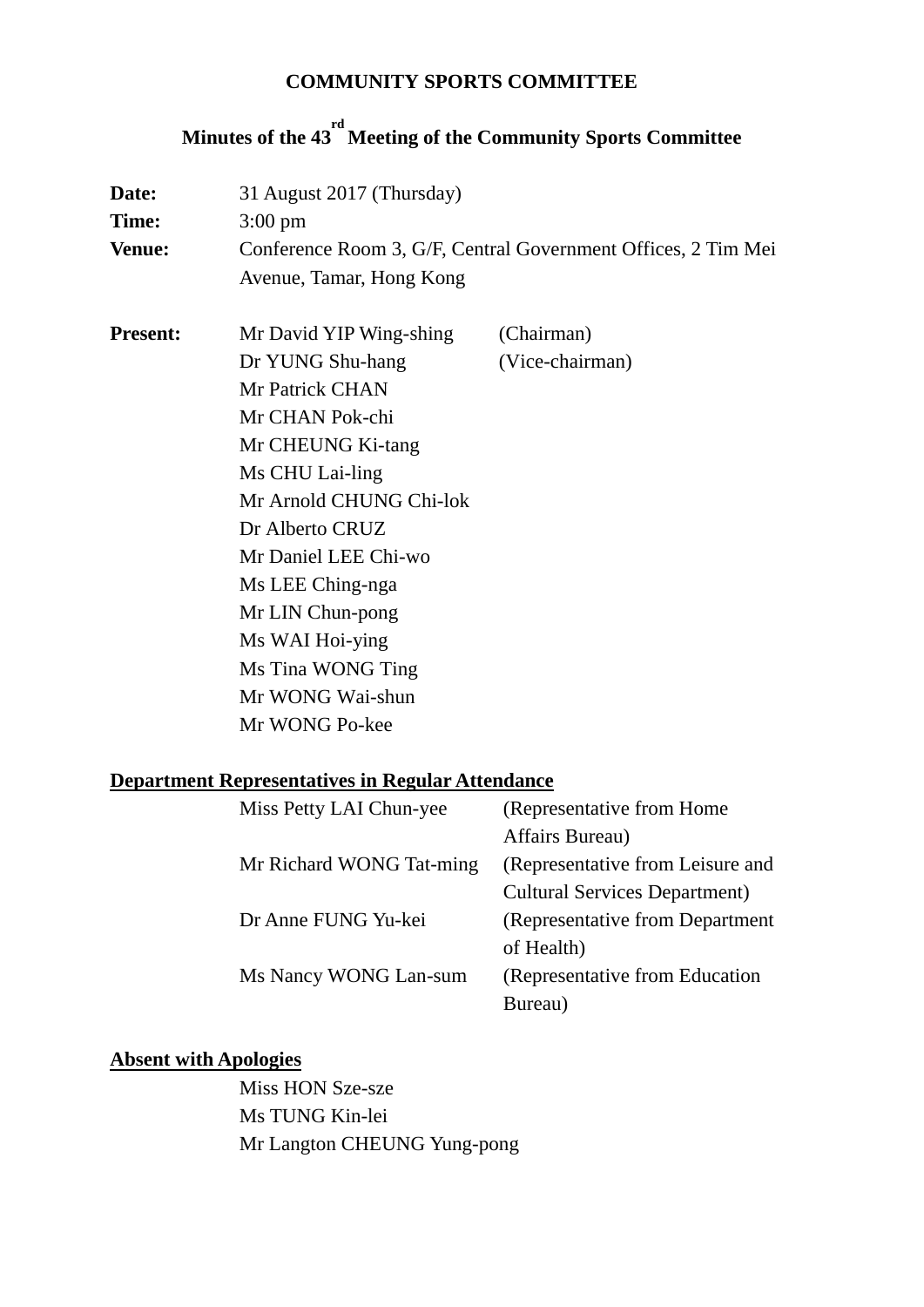#### **In Attendance**

| Mr Raymond FAN Wai-ming | (Leisure and Cultural Services  |
|-------------------------|---------------------------------|
|                         | Department)                     |
| Mr SIU Yau-kwong        | (Leisure and Cultural Services  |
|                         | Department)                     |
| Ms Joanne FU Lai-chun   | (Leisure and Cultural Services) |
|                         | Department)                     |
| Ms Fanny HO Sau-fan     | (Leisure and Cultural Services  |
|                         | Department)                     |
|                         |                                 |

#### **Secretary**

| Ms Winnie LEE Fung-ming | (Leisure and Cultural Services) |
|-------------------------|---------------------------------|
|                         | Department)                     |

#### **Opening Remarks**

The Chairman welcomed all Members and representatives of various government departments to the meeting. He welcomed the new Member Mr Alberto CRUZ who attended the meeting this year for the first time. Ms Tina WONG Ting and Mr LIN Chun-pong would attend the meeting later for matters that required their attention.

#### **Item 1: Confirmation of the Minutes of Last Meeting of the CSC**

2. The draft minutes of the  $42<sup>nd</sup>$  meeting had been emailed to Members for comment on 12 May by the Secretariat. No proposal for amendments had been received so far. Since no further amendment was proposed at the meeting, the Chairman announced that the minutes of the  $42<sup>nd</sup>$  meeting were endorsed.

#### **Item 2: Matters Arising**

3. The Chairman reported that there were no matters arising from the previous meeting and would like to move on to Item 3 "A Consultancy Study on Sport for People with Disabilities in Hong Kong – Follow-up Action Plan" (CSC Paper 03/17).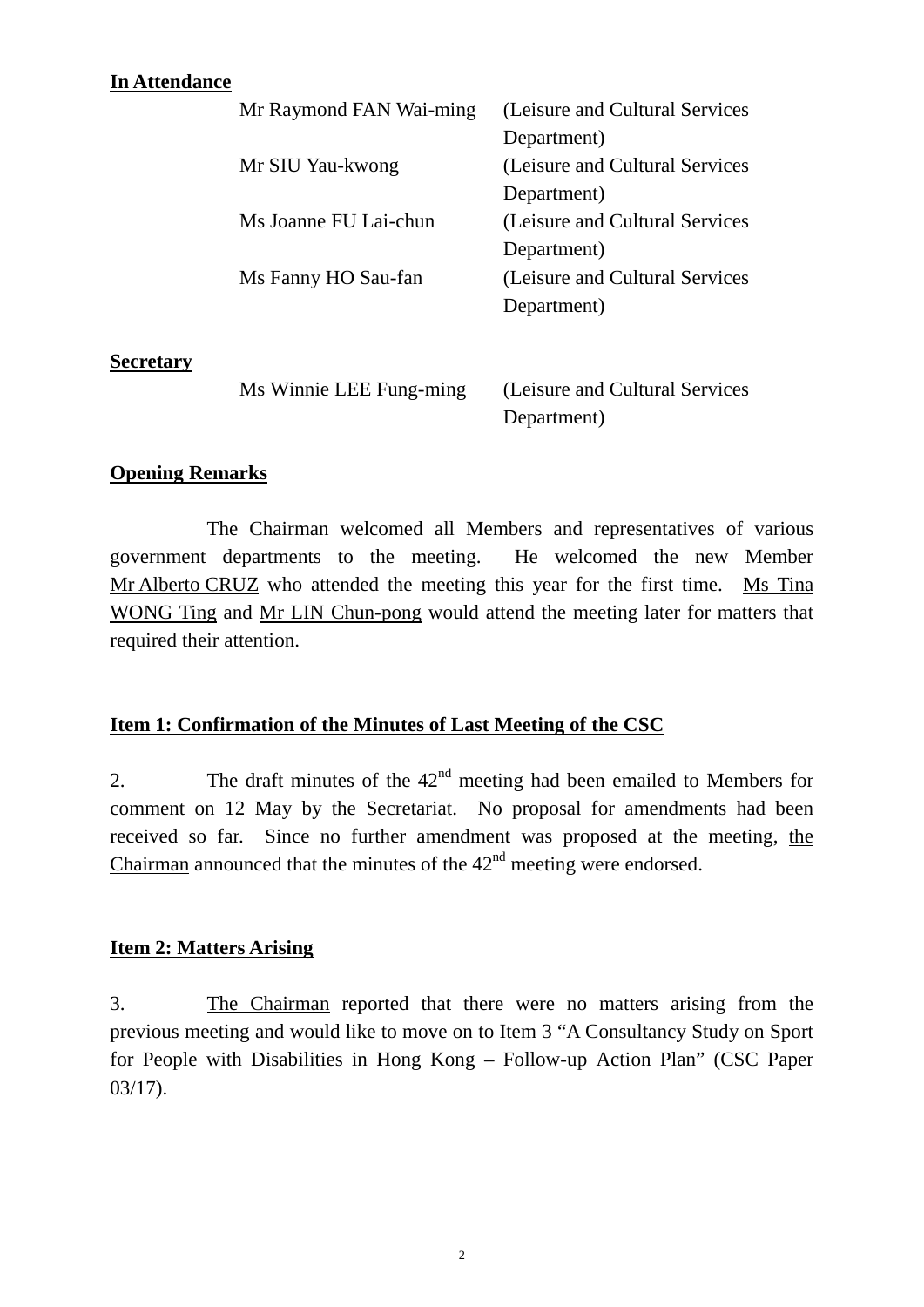## **Item 3: "A Consultancy Study on Sport for People with Disabilities in Hong Kong – Follow-up Action Plan" (CSC Paper 03/17)**

4. The Chairman invited Miss Petty LAI of the Home Affairs Bureau (HAB) to present CSC Paper 03/17 with PowerPoint.

5. Miss Petty LAI presented CSC Paper 03/17. Members' views and responses from departments/bureaux were summarised as follows:

- (a) Mr Patrick CHAN thanked the HAB for its follow-up work. Regarding the new arrangements of adding two events, namely the "Wheelchair Basketball Challenge" and "Swimming Invitation Competition for People with Intellectual Disabilities", in the 6th Hong Kong Games (HKG), he hoped that the two events could become recurrent, so as to provide an opportunity for people with disabilities (PWDs) to demonstrate their strength.
- (b) Regarding the arrangements for cross-district enrolment, Mr CHEUNG Ki-tang opined that the ancillary support for PWDs to use the Easy-Access Transport Services (ETS) for attending the activities was inadequate. He suggested providing ETS booking service at online cross-district enrolment to facilitate PWDs' participation in recreation and sports programmes. Furthermore, he asked whether requests for the establishment of recreation and sports facilities for PWDs or comments regarding the use of inclusive recreation and sports facilities had been received during consultation.
- (c) Vice-chairman Dr YUNG Shu-hang thanked the HAB for taking the initiative to propose measures on the promotion of PWDs' participation in sports. He believed that PWDs' safety and capabilities should be the primary considerations for their participation in sports. Hence, the co-operation of medical staff was very important. He suggested the government actively contact relevant institutions such as the Hong Kong Sports Association for the Physically Disabled or the Hong Kong Sports Association for Persons with Intellectual Disability, to strengthen the training of relevant staff in line with the development of sport for PWDs.
- (d) Mr Raymond FAN, Acting Director of the LCSD, said that the pilot scheme on advance booking services, which was to be carried out at one selected sports centre each in Hong Kong Island, Kowloon and the New Territories, would be expanded to one more sports centre in the New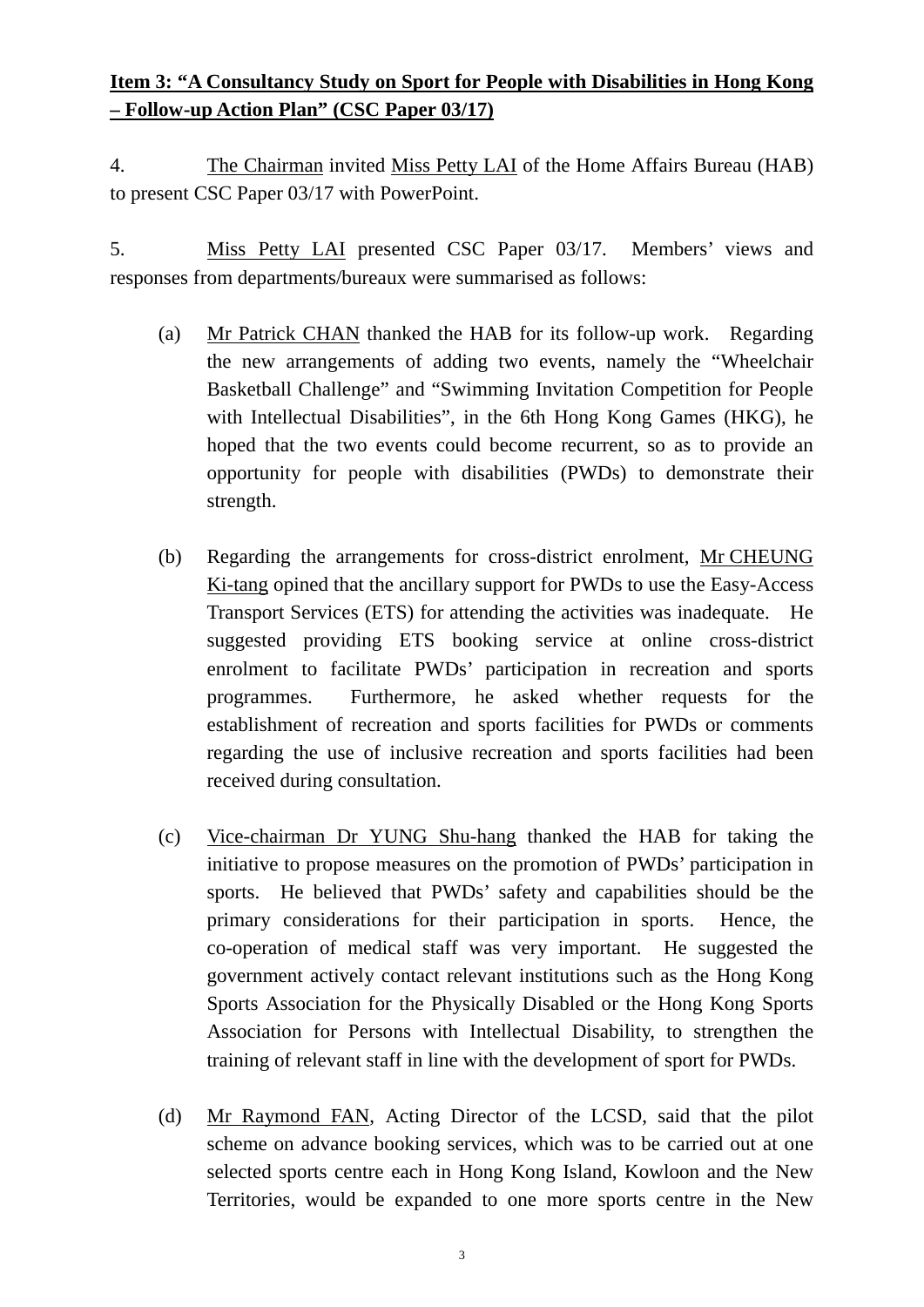Territories, with the exact venue being under active consideration. He supplemented that the scheme allowed relevant PWD groups to have priority in booking specified LCSD sports centres, thereby encouraging PWDs' active participation in sports. He hoped that Members could render their support in their different capacities, in District Councils for example, for this policy which was put in place specifically for PWDs. Meanwhile, he said that the LCSD would develop a new client-oriented intelligent system for Hong Kong's public sports and recreational services, allowing members of the public to book sports and recreational facilities and enrol in activities offered by the LCSD. Not only would this new system facilitate PWDs, but it would also benefit everyone who would participate in recreation and sports activities. The LCSD would apply for funding after the resumption of Legislative Council meetings, so as to put forward the work as soon as possible. He hoped that Members could provide more support.

- (e) Miss Petty LAI thanked Members for their views, and her responses were summarised as follows:
	- (i) Regarding the Rehabus service, she said that it was mentioned in the report of the Rehabilitation Advisory Committee under the Labour and Welfare Bureau that there would be collaboration with the operators of Rehabus service for the convenience of PWDs. It was hoped that the follow-up work would be continued until positive results were achieved.
	- (ii) As for the construction of facilities for PWDs, some comments from social welfare organisations were received during the consultation requesting for the establishment of facilities for PWDs. However, since the requests and comments of PWDs and PWD groups regarding sports facilities varied, the establishment of sports centres for PWDs might not meet the needs of individual PWDs. Therefore, the government would aim at providing inclusive facilities. With regard to the pilot scheme mentioned by Mr Raymond FAN, she added that it would better meet the needs of PWDs if a more accessible sports centre located in a district with more PWD groups was selected.
	- (iii) She said that she would continue to follow up on the measures mentioned in the document. She would also report progress to and seek comments from the CSC on a timely basis.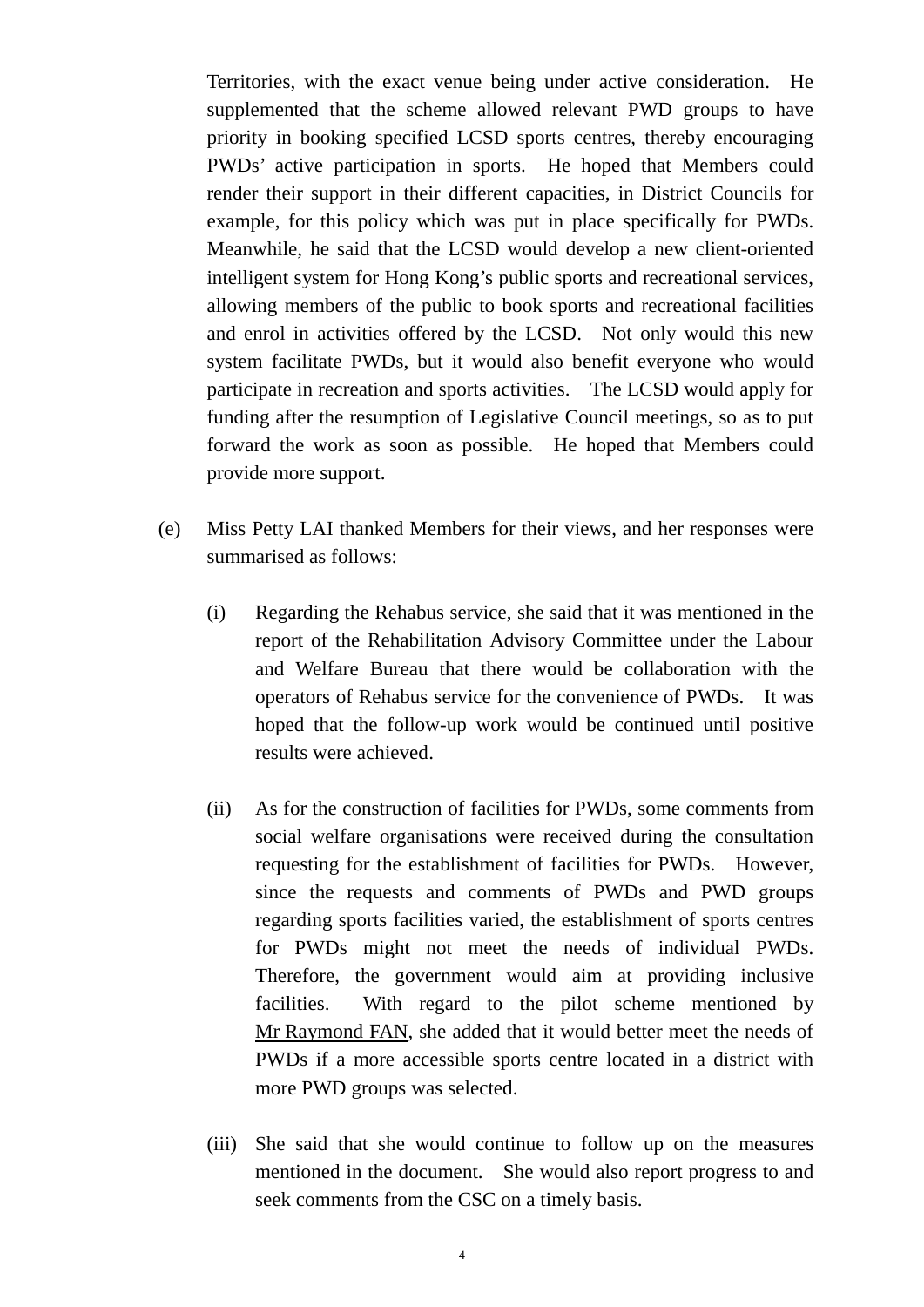6. The Chairman thanked Members for their views. He said that the views of Members would be put on record by the HAB. In addition, he was happy about the PWDs' dedicated attitude to the new basketball and swimming competitions of the HKG. He hoped that there would be more events available for PWDs' participation in the future, so that they could receive public recognition and support. Besides sports, it was more important to foster a harmonious atmosphere in the community.

7. Before moving on to the next item, the Chairman took the opportunity to extend his warmest congratulations to Mr WONG Wai-shun for being awarded the Medal of Honour in recognition of his untiring effort in serving the Yuen Long District and actively promoting the development of soccer. He also congratulated Ms LEE Ching-nga for being awarded the Chief Executive's Commendation for Community Service. Ms LEE Ching-nga actively contributed to the community by serving on the Eastern District Recreation and Sports Advancement Association, the Central and Western District Youth Programme Committee and the Sai Ying Poon Kai Fong Welfare Association. Both Members deserved the awards.

## **Item 4: Report of the 6th Hong Kong Games Organising Committee (CSC Paper 04/17)**

8. The Chairman reported that the  $6<sup>th</sup>$  HKG concluded successfully on 28 May this year, and that the Organising Committee (OC) and the Standing Committee (SC) held a joint meeting on 9 August to review the arrangements. He invited Ms Joanne FU, the Secretary General of the OC, to brief Members of CSC Paper 04/17.

9. Ms Joanne FU presented the highlights of the HKG and CSC Paper 04/17 with video and Powerpoint respectively. Members' views were summarised as follows:

(a) Regarding the selection method and eligibility requirements for team events, Mr WONG Wai-shun voiced his reservation on the revised selection method adopted in recent years, which was selecting an entire team via selection competitions, as opposed to the previous method of selecting individual players based on the result of personal skills tests to form a district team. If players from other districts were allowed to take part in the selection competitions, it would become a selection of teams, rather than a selection of district athletes. He urged the OC to ponder on the way forward. To keep a regular schedule of sports games, he suggested organising district-based events between HKGs, which was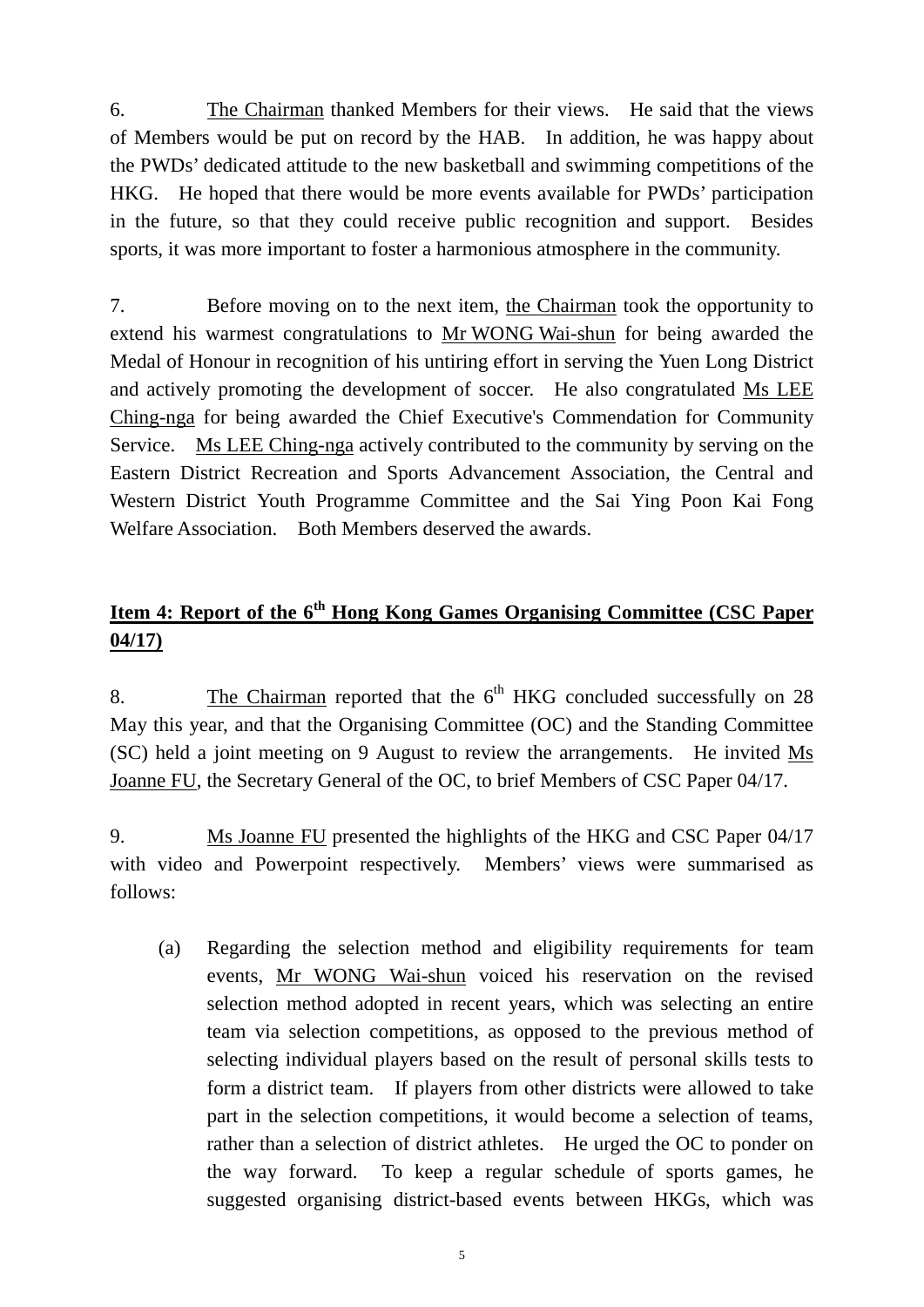staged every other year, so that there would be one major event per year. He also recommended organising guessing games to draw attention to and encourage participation in the HKG. Lastly, he opined that the opening ceremony was successful, smooth and impressive, except that the athlete representative seemed to have forgotten part of the oath on stage. As a solution, he suggested putting up a large display screen at the venue to show the oath in writing at the next HKG.

(b) Mr LIN Chun-pong also had reservation on relaxing the restrictions on the selection for team events to include athletes from other districts. He had received comments from members of the community that they did not know about the selection. Enrolment was low in certain districts, which as a result had to rely on schools to send teams to compete. The OC should therefore think carefully on who the target participants of the HKG were before deciding on whether to roll out such arrangement. In addition, it might be useful in a long run to explore room for collaboration or interaction between the Festival of Sports and the HKG, which both aimed at promoting Sport for All, for an effective use of social resources and a wider participation from the community in sports.

10. Ms Joanne FU briefed Members of each of the recommendations put forth in paragraph 20, "Review of the Activity", of CSC Paper 04/17. Members' views were summarised as follows:

(a) Regarding the recommendation to explore the feasibility of adding demonstration events, Mr Arnold CHUNG suggested adding two demonstration events in the next HKG, for example, the less popular rope skipping or water sports events such as kayaking, rowing, dragon boat or sailing, and allowing cross-district enrolment for these events. By the time the sport had matured, it could be included as an official event. Moreover, he thought that the rugby demonstration event this year was a success. If, in the future, there were constraints in organising demonstration events due to issues in the avilability of resources, the events could be held by the relevant NSAs in a self-financing manner. Mr Daniel LEE remarked that eSports, an intellectually stimulating sport that had gained much popularity in recent years, could be featured as a demonstration event in the HKGs to come. Ms CHU Lai-ling remarked that of the four demonstration events recommended in the paper, rope skipping and dragon boat would be better choices as they were quite well-developed in secondary and primary schools and in the community respectively. She suggested including the two events in the next HKG.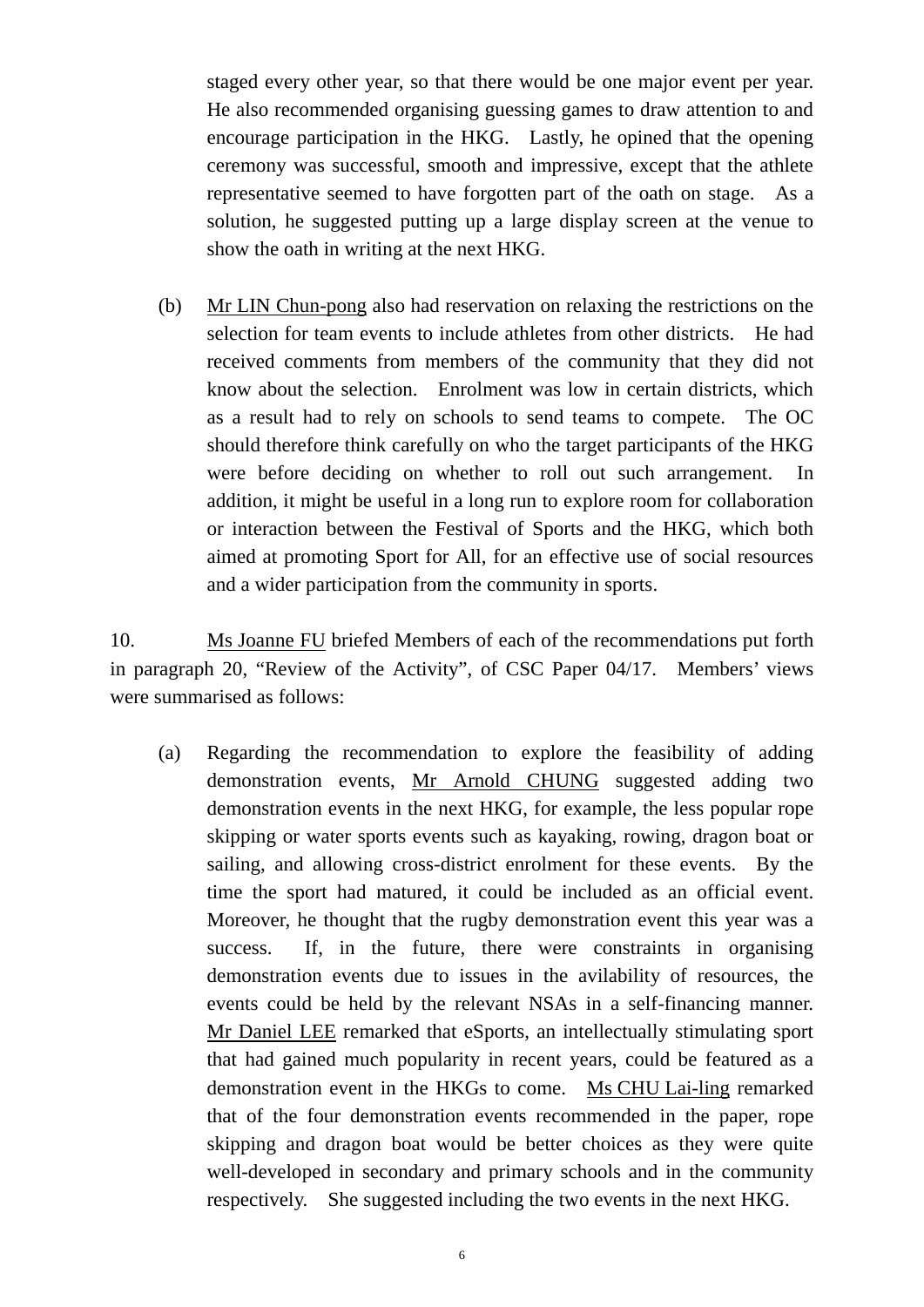- (b) For the recommendation to review the arrangements of the ranking playoffs for the 5th to 8th positions, Mr LIN Chun-pong was of the view that data on the number of times the athletes had participated in competitions should be taken into consideration. He suggested the OC make arrangements for playoffs based on the nature of the event and how frequent the athletes concerned took part in competitions. In addition, he commented that for athletes or teams that were judged to have withdrawn from the matches in the quarter-finals or beyond, their scores should not be retained.
- (c) The paper recommended reviewing the types of document accepted as valid proof of place of residence, such as the receipt of telecommunication companies, to reduce the chance of having participants providing false residential addresses. In that connection, Mr LIN Chun-pong opined that restricting the type of documentary proof could not curb the problem of participants giving false information during enrolment, therefore the OC might as well keep the current practice. Mr Arnold CHUNG stated that some participants might give false addresses in enrolment to increase their chance of getting awards. To avoid this, the OC might make reference to the practice of cross-province enrolment in this year's National Games, and consider if cross-district enrolment and shared scores could be applied to the next HKG to allow a wider participation from the public.
- (d) On the method and mechanism for athlete selection, Mr WONG Wai-shun asked if the previous method of selecting individual athletes based on their skills could be resumed for futsal events. He believed that the current practice of selecting an entire team might have kept out the best individual athletes. He further suggested that coaches, with their professional judgement, could cherry-pick players from different teams to form strong teams to compete for the district.

[Dr YUNG Shu-hang left the conference room before the introduction of the next item.]

(e) On publicity strategy, Mr Arnold CHUNG suggested giving out certificates to all partaking athletes to encourage public participation; Mr Daniel LEE was of the opinion that the HKG had been well-publicised through the official and other websites, and that electronic media such as webpages had been effective in promoting the event; Ms Tina WONG suggested displaying rolling messages in support of the athletes on live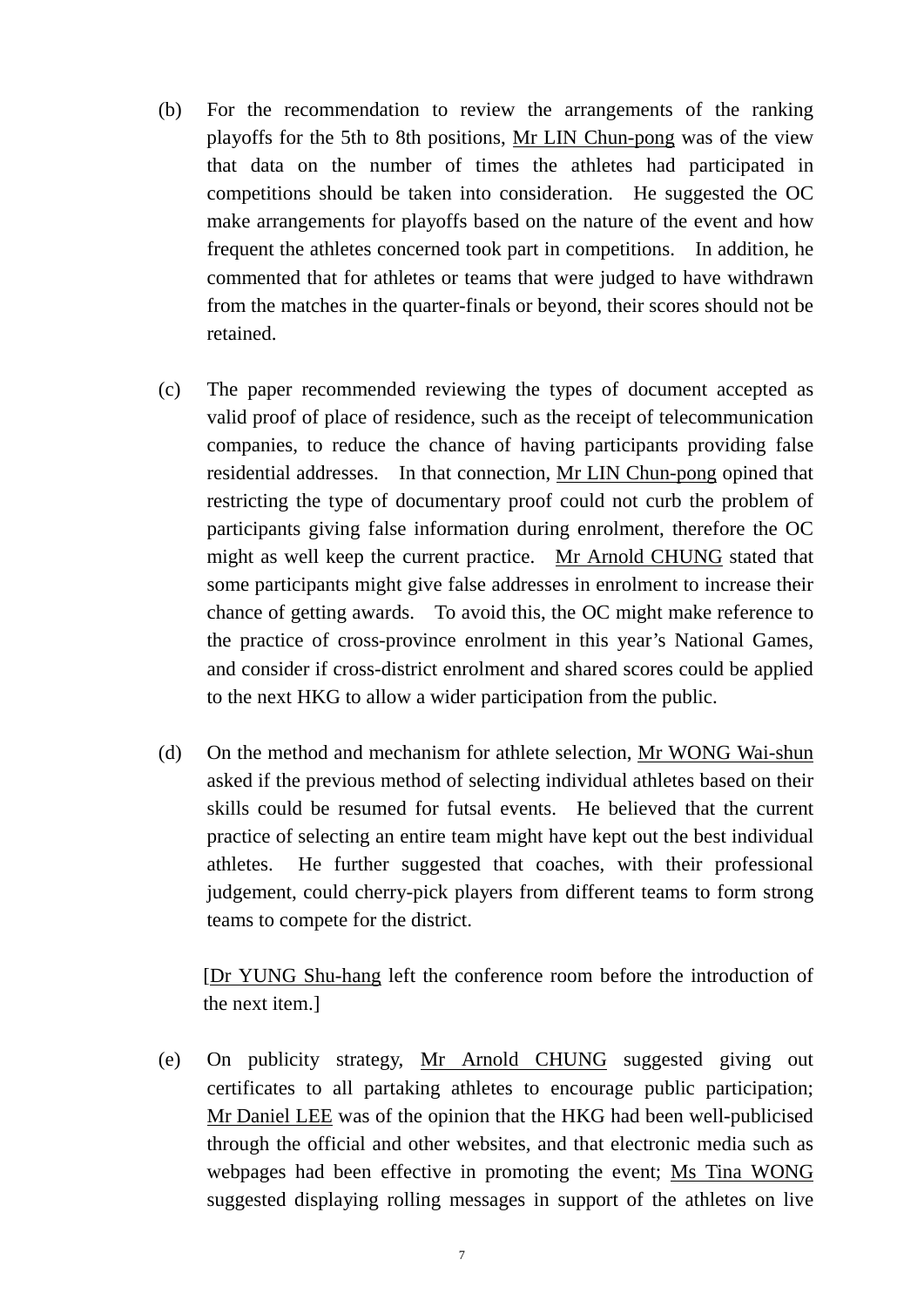screens, as at the Hong Kong Marathon or charity shows, as a way to engage the public. Digital platforms that were of a higher cost-effectiveness and flexibility, including social interaction platforms run by traditional media such as newspapers and television, could also be considered.

(f) Mr Patrick CHAN said that he attended the swimming event and the Swimming Invitation Competition for People with Intellectual Disabilities (the Invitation Competition) of the HKG as a representative of the Hong Kong Sports Association for Persons with Intellectual Disability. He found all the arrangements of the events remarkable. For instance, there were banners displaying the title of the Invitation Competition; awards of the Invitation Competition were given out by the acting Chief Executive, which made athletes and their parents feel touched and highly regarded. He also praised LCSD staff for their energy and passion shown in the two days of competition. To utilise resources properly and relieve the workload of LCSD staff, he suggested not giving out souvenirs to judges of the cheering competition starting from the next HKG.

11. The responses of the department/bureaux to Members' views on CSC Paper 04/17 and their suggestions on the review were summarised as follows:

- (a) Mr Raymond FAN, Acting Director of the LCSD, said a number of new initiatives were introduced in the  $13<sup>th</sup>$  National Games of the People's Republic of China (National Games) in 2017, including events for the general public and participation of cross-province teams. The OC might consider allowing cross-district participation for sports demonstration events.
- (b) Mr Richard WONG, Assistant Director of the LCSD, pointed out that there were three breakthroughs in that year's National Games. The first breakthrough was the addition of sport-for-all events with the aim of allowing wider participation through different means. The public might enrol as individuals or in the capacity of national associations, clubs or their subsidiaries. Although the format was different from that in Hong Kong, the direction was to give opportunities to interested public members who had basic skills in sport to participate in the National Games. He was glad that Hong Kong athletes won six medals in sport-for-all events, including one gold medal for rock climbing. The second breakthrough was that athletes could form teams across provinces for the competitions. The last breakthrough was that overseas Chinese athletes of high calibre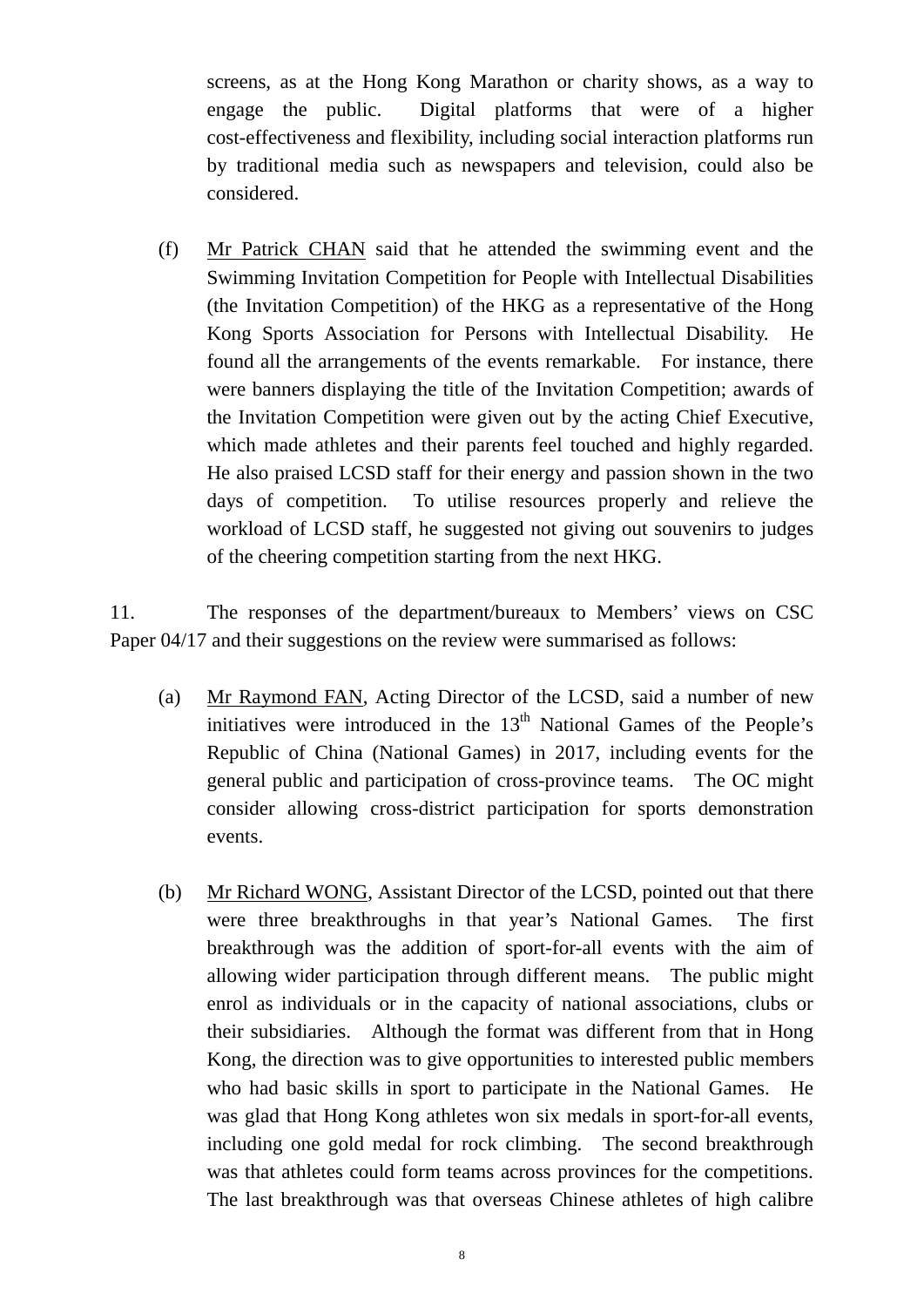were invited to take part in the competitions. Overall, he thought the arrangements of the National Games for sport-for-all events were inspiring for the HKG, which positioned itself as an event for promoting Sport for All, giving ideas for the format of future promotion.

- (c) Ms Joanne FU added that a large-size banner showing the National Game's slogan "全運惠民 健康中國" was hung in the venue of the opening ceremony of the National Games that year. This brought home the message of Sport for All and the concept of building sport into people's daily lives. Sport-for-all events included dragon dancing, *rouliqiu*, tai chi chuan, fitness qi-gong and light volleyball. The significance of allowing cross-province participation was to bring about sports exchange, putting across the message of Sport for All.
- (d) Ms Petty LAI said as the HKG was positioned as an event to promote Sport for All, with competitions and activities organised to encourage participation by people of different age groups in districts. For example, restricting elite athletes from competing would allow district athletes to give play to their talents. Organising community participation activities such as the Vitality Run allowed the public to enjoy the fun of parent-child sport activities, thereby promoting Sport for All. For the different nature and aims of individual activities, she thought the HKG should have a clear positioning.
- (e) With regard to Members' suggestions that athletes should read the oath from a large screen and participants should be given certificates for participation, Ms Joanne FU said these would be actively considered in the following year.
- (f) As to the selection of district teams for the competitions, Ms Fanny HO supplemented that the original arrangement for futsal was to assess athletes based on their individual skills, then the respective NSA would assign coaches to conduct tests and select individual participants of the highest skill level to form district teams. Feedback was later received from districts saying that the time gap between the selection and competitions was too short, and the lack of teamwork would affect the team's performance. After deliberation by the OC, selection competitions had been introduced since the  $4<sup>th</sup>$  HKG and the winning team would represent their district in the competition. For substitutes, the current selection mechanism was to allow the coach of the winning team to select suitable players from the team in the second place to fill up the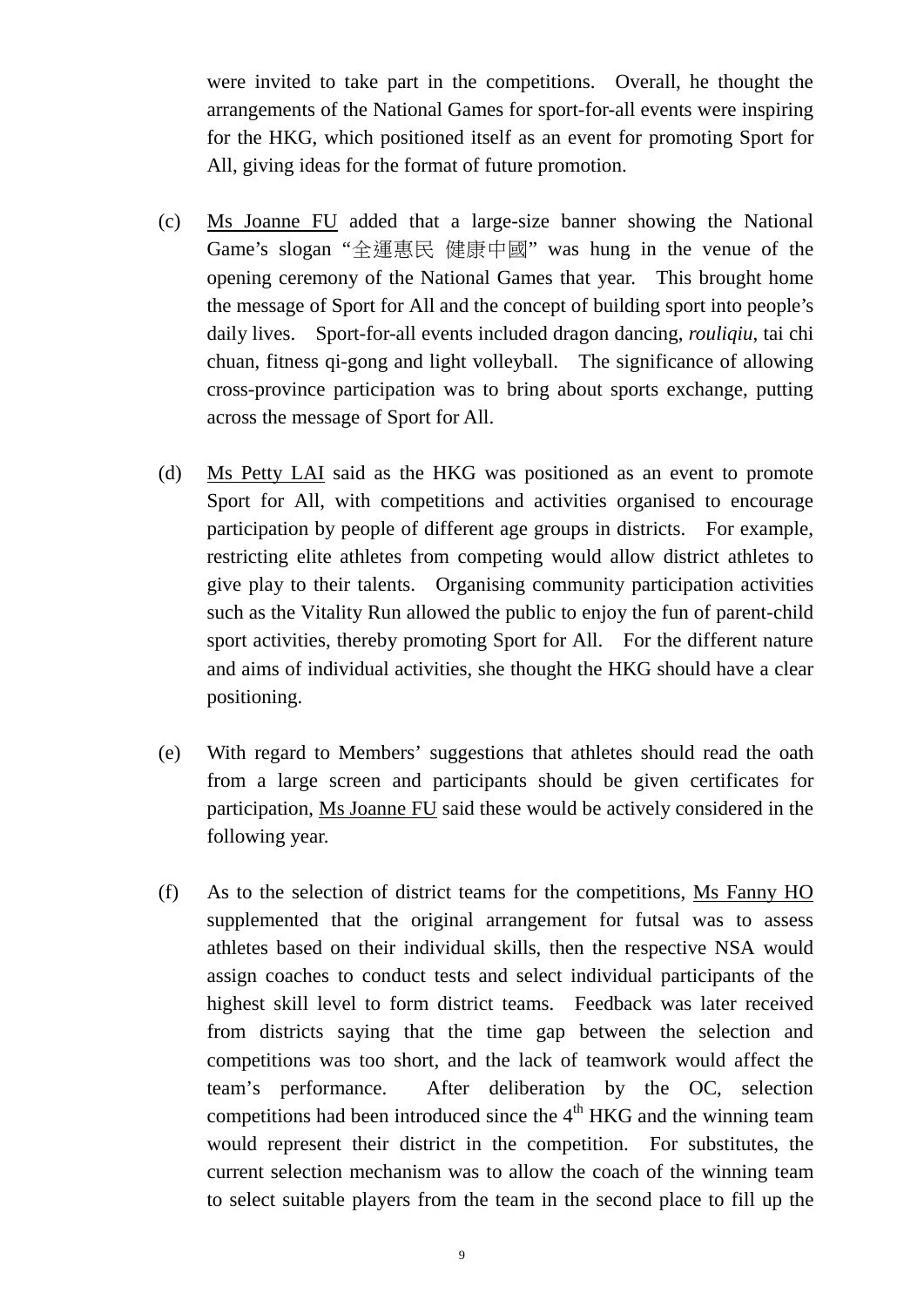winning team. Ms Joanne FU added that unless there were still remaining spots, otherwise the winning team was not allowed to replace original players with substitute players from other teams as this was unfair to the original players and might give rise to complaints.

- (g) Mr Raymond FAN, Acting Director of the LCSD, said the original purpose of organising the Vitality Run was to kick start the HKG. However, the Vitality Run was held in January this year while the competitions were held in April, defeating its purpose as a launch activity. Consideration could be given to having another activity held at a time closer to the competitions as the launch activity, and The Vitality Run could be held separately. In addition, due to various technical issues, increasing the number of places in The Vitality Run might not be feasible.
- (h) Regarding publicity strategies, Mr Raymond FAN, Acting Director of the LCSD, noted that the click rate of live webcast was very high for this year's HKG. As the public usually used mobile phones to access information at present, future publicity materials must be able to be browsed through mobile phones. He continued that more financial resources were available this year in celebration of the 20<sup>th</sup> Anniversary of the Hong Kong Special Administrative Region. It was expected that the amount of resources would be adjusted for the next HKG. Revenue-raising and expenditure-cutting measures must then be explored.
- (i) Miss Petty LAI commented that the publicity of HKG showed continuous improvements. Publicity materials could be seen on various kinds of public transportation (such as MTR, bus and tram) before selection competitions in the last two HKGs. It was economical to promote HKG via public transportation, especially when only limited resources were available. Such publicity means allowed more members of the public to note the information of the HKG.

12. The Chairman thanked Members for their valuable comments and said that the comments were recorded by the Secretary General of the OC. He opined that the HKG provided opportunities for more members of the public to participate in sports, and enhanced the sense of belonging of local community members to their area of residence. The quota for the "Vitality Run", increased from 3 000 at the beginning to 5 000 this year, had reached the limit. He thanked the LCSD for its effort and praised this year's games for the enhancements in organisation, scale, as well as public participation and support. The Chairman thanked Mr TONG Wai-lun, Chairman of the HKG OC, for his excellent leadership, district councils and NSAs for their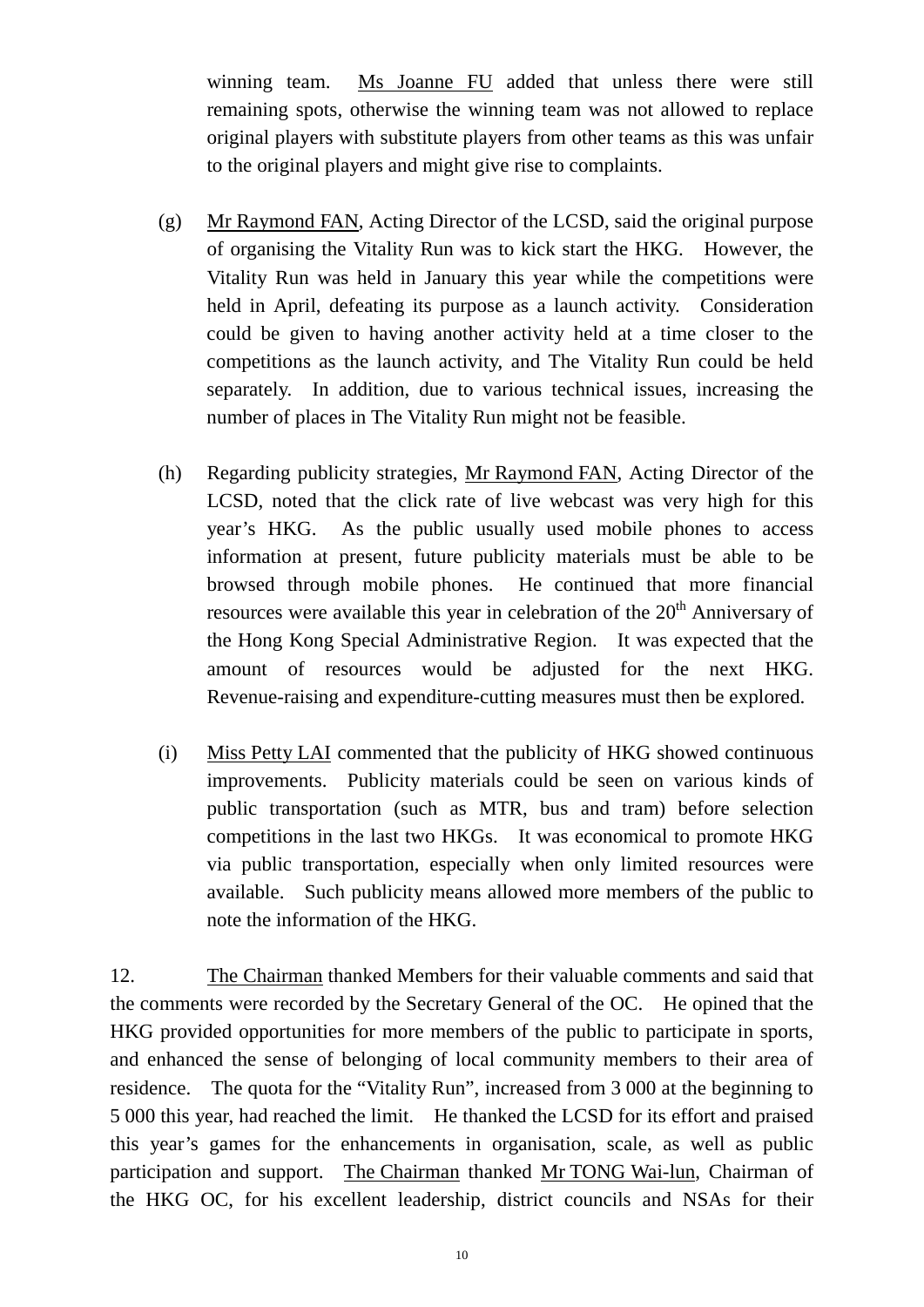assistance, and the HAB, LCSD, OC and SC for their efforts. He hoped Members would continue to provide comments for the organising units to gather ideas for the  $7<sup>th</sup>$ HKG.

### **Item 5: Any Other Business**

### **Hong Kong and Shanghai Summer Sports Camp for Youth 2017**

13. The Chairman invited Mr SIU Yau-kwong of the LCSD to report on the Hong Kong and Shanghai Summer Sports Camp for Youth 2017 by PowerPoint.

14. Mr SIU Yau-kwong of the LCSD reported that the Hong Kong and Shanghai Summer Sports Camp for Youth 2017 (the Camp) was successfully held from 17 to 21 July at the Hong Kong Sports Institute. Mr Arnold CHUNG and Ms TUNG Kin-lei took up the roles as Head and Deputy Head of the delegation respectively and led the delegation for the Camp. The Camp was attended by 42 and 41 young athletes, aged between 11 and 16, from Hong Kong and Shanghai respectively. This year's camp featured sports exchange activities in badminton, basketball and table tennis. Mixed competitions were held to promote skill exchanges between young athletes from the two cities. Other exchange activities included joint training of the relevant sports, friendly matches, visits to sports and cultural facilities and tourists attractions. He thanked Mr Arnold CHUNG and Ms TUNG Kin-lei for their valuable time in supporting athlete training and receiving Mainland staff.

15. Mr Arnold CHUNG thanked the Chairman for the chance to be the Head of the delegation. He commended the excellent arrangements of the Camp. Mutual exchanges and sharing of experiences between coaches and athletes during the training further promoted sports development of both cities; mixed competitions of athletes from the two cities promoted friendship and exchanges between referees. He felt Hong Kong's rapid development by visiting local tourist attractions. The Head of the delegation also praised the advanced equipment provided by the Hong Kong Sports Institute. He expressed appreciation to Ms TUNG Kin-lei and relevant NSAs for providing assistance actively, and colleagues of the LCSD for their great efforts in making arrangements. Colleagues of the LCSD were also highly commended by the Head of the Shanghai delegation for their selfless efforts in serving the public through bringing about a successful event.

16. The Chairman thanked Mr Arnold CHUNG and Ms TUNG Kin-lei for receiving the Shanghai delegation as Hong Kong representatives.